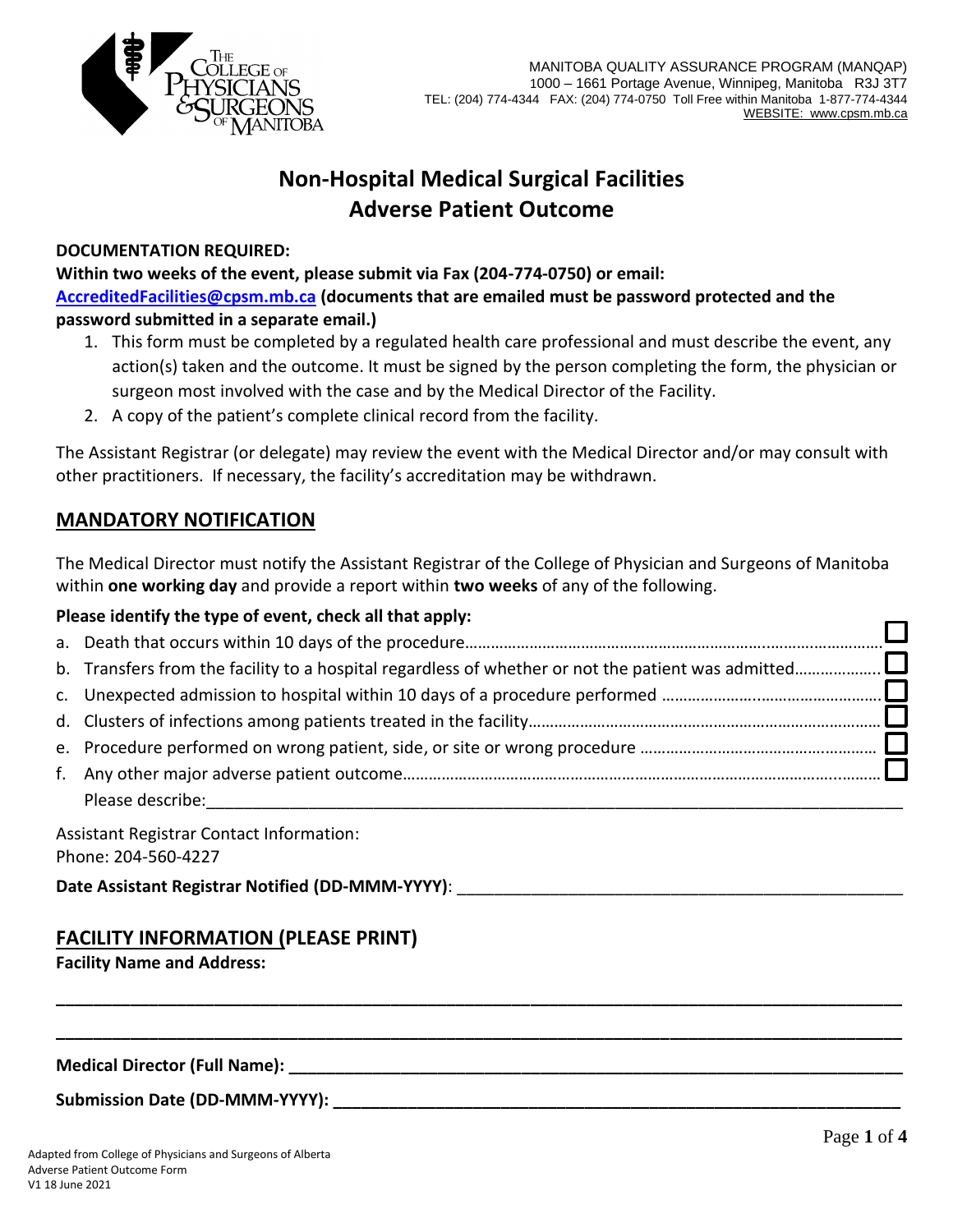

| <b>GENERAL INFORMATION (PLEASE PRINT) (All dates must be DD-MMM-YYYY)</b>                                                                                                                      |                                                                                     |
|------------------------------------------------------------------------------------------------------------------------------------------------------------------------------------------------|-------------------------------------------------------------------------------------|
|                                                                                                                                                                                                | Date of Birth: <u>__________________</u>                                            |
|                                                                                                                                                                                                |                                                                                     |
| Gender: Male Female Gender Diverse                                                                                                                                                             | ASA Classification:                                                                 |
|                                                                                                                                                                                                |                                                                                     |
|                                                                                                                                                                                                |                                                                                     |
|                                                                                                                                                                                                |                                                                                     |
|                                                                                                                                                                                                |                                                                                     |
|                                                                                                                                                                                                |                                                                                     |
|                                                                                                                                                                                                |                                                                                     |
|                                                                                                                                                                                                |                                                                                     |
| Anesthetic type:<br>General anesthesia  <br>Length of Procedure: __________________ hours/mins<br>Surgical Safety Checklist Performed: Yes   No<br><b>Description of Event (Please PRINT):</b> | Sedation (including oral) $\Box$ Major Regional Block (including eye blocks) $\Box$ |
|                                                                                                                                                                                                |                                                                                     |
|                                                                                                                                                                                                |                                                                                     |
|                                                                                                                                                                                                |                                                                                     |
|                                                                                                                                                                                                |                                                                                     |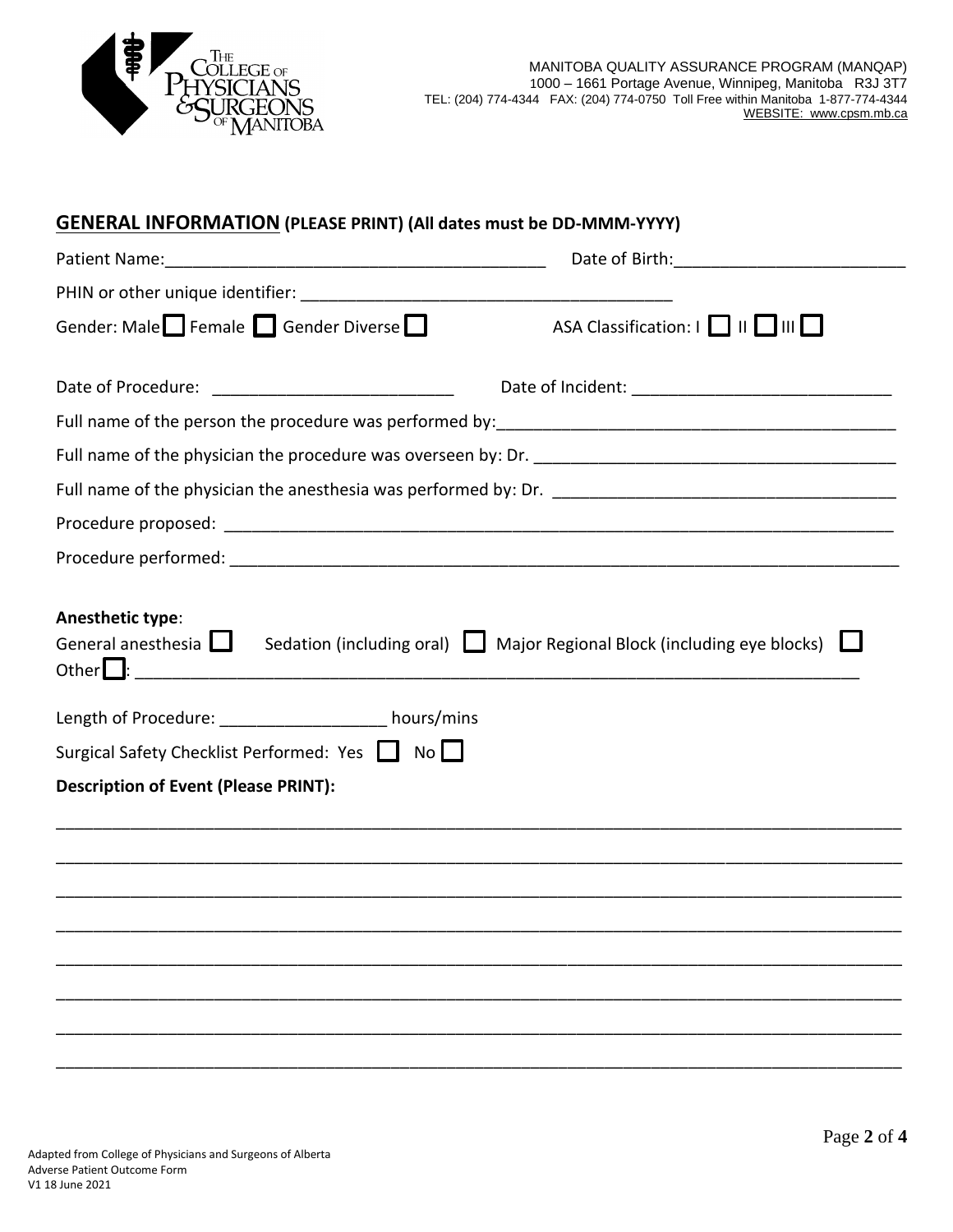

### **Describe corrective action(s) that was/were taken (Please PRINT):**

| Were the following given to the patient on discharge? |     |     |
|-------------------------------------------------------|-----|-----|
| Post-operative instructions given verbally.           | Yes | No  |
| Post-operative instructions given in writing.         | Yes | No  |
| Facility contact information given in writing.        | Yes | No  |
| Emergency contact/access information given.           | Yes | No. |
| <b>Additional Comments:</b>                           |     |     |
|                                                       |     |     |

\_\_\_\_\_\_\_\_\_\_\_\_\_\_\_\_\_\_\_\_\_\_\_\_\_\_\_\_\_\_\_\_\_\_\_\_\_\_\_\_\_\_\_\_\_\_\_\_\_\_\_\_\_\_\_\_\_\_\_\_\_\_\_\_\_\_\_\_\_\_\_\_\_\_\_\_\_\_\_\_\_\_\_\_\_\_\_\_\_\_\_

\_\_\_\_\_\_\_\_\_\_\_\_\_\_\_\_\_\_\_\_\_\_\_\_\_\_\_\_\_\_\_\_\_\_\_\_\_\_\_\_\_\_\_\_\_\_\_\_\_\_\_\_\_\_\_\_\_\_\_\_\_\_\_\_\_\_\_\_\_\_\_\_\_\_\_\_\_\_\_\_\_\_\_\_\_\_\_\_\_\_\_

\_\_\_\_\_\_\_\_\_\_\_\_\_\_\_\_\_\_\_\_\_\_\_\_\_\_\_\_\_\_\_\_\_\_\_\_\_\_\_\_\_\_\_\_\_\_\_\_\_\_\_\_\_\_\_\_\_\_\_\_\_\_\_\_\_\_\_\_\_\_\_\_\_\_\_\_\_\_\_\_\_\_\_\_\_\_\_\_\_\_\_

#### **Required Documentation:**

Please confirm that the following **required** documentation is provided to CPSM:

|    | 1) A copy of the patient's full clinical record which includes the following: |
|----|-------------------------------------------------------------------------------|
|    | a. Pre-operative patient history                                              |
|    | b. Assessment on day of admission to Facility                                 |
|    | c. Copies of any laboratory, diagnostic testing/imaging                       |
|    | d. Anesthesiologist's pre-operative assessment                                |
|    | e. Surgeon's pre-operative assessment                                         |
|    | f. Nurse's pre-operative assessment                                           |
|    | $\Box$ g. Description of procedure                                            |
|    | h. Relevant information pertaining to complication(s)                         |
| i. | Discharge documentation                                                       |
|    | Details of transfer to hospital, including name of hospital (if applicable)   |